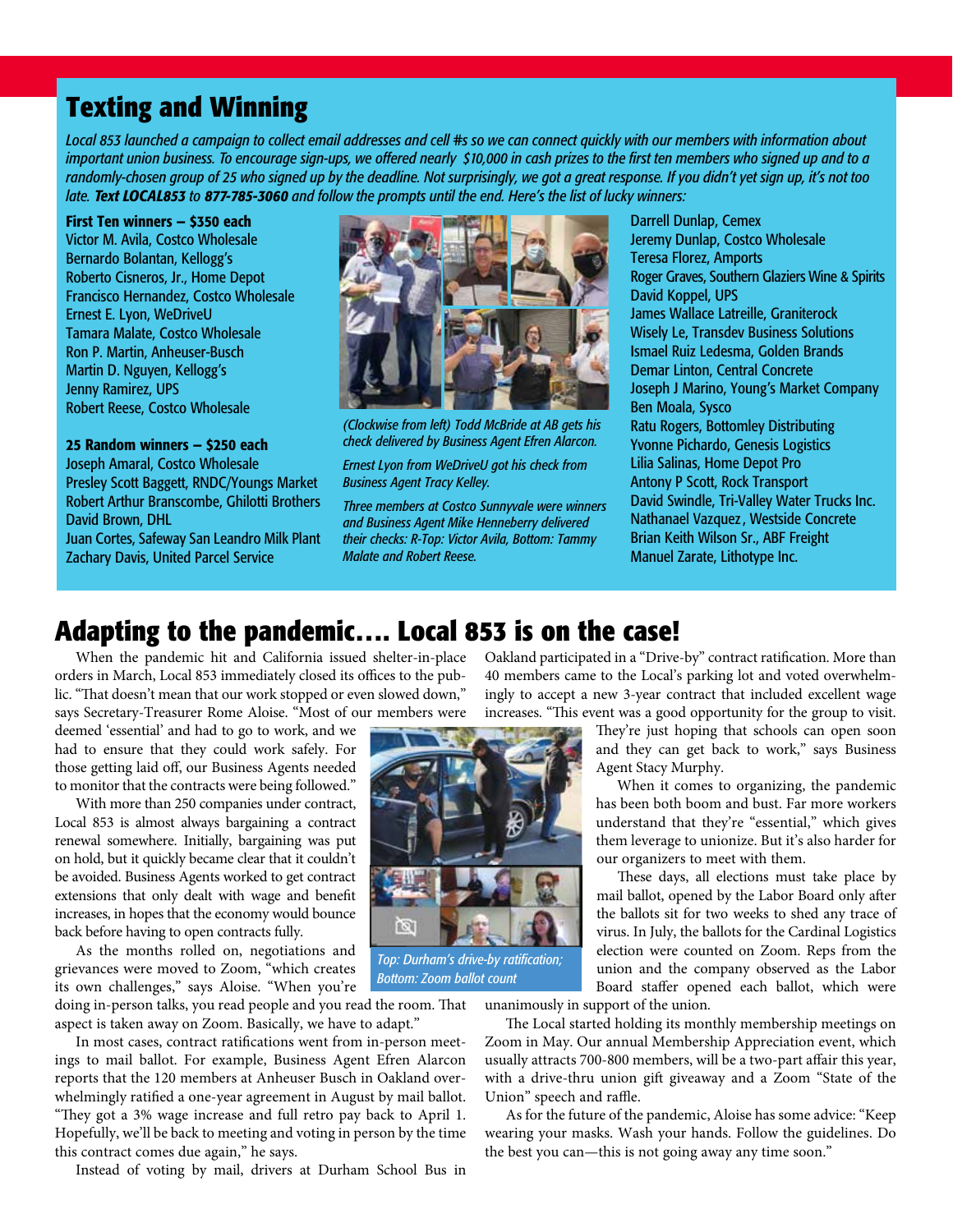PRESORTED **STANDARD** U.S. Postage PAID CPS

**CONNECTIONS** Teamsters Local 853 7750 Pardee Lane Oakland, CA 94621

rotherh<sub>on</sub>

# Local 853 — organizing and building a stronger union

# *Did you sign up for Local 853's new communications program?*

Text **LOCAL853** to 877·785·3060 today!

If you haven't done it yet, it's not too late. As the handy illustration shows, just text LOCAL853 to 877-785-3060. You'll get some prompts so that we know who you are, and then we'll start sending you important news about the union and your contract (when it comes up). This is the best way to stay in touch with

your union. Please sign up today!

# **Local 853 stands strong for Black lives**



*T: We proudly display a Black Lives Matter banner on our Oakland HQ; B: Members and staff participate in Strike for Black Lives event in July.*

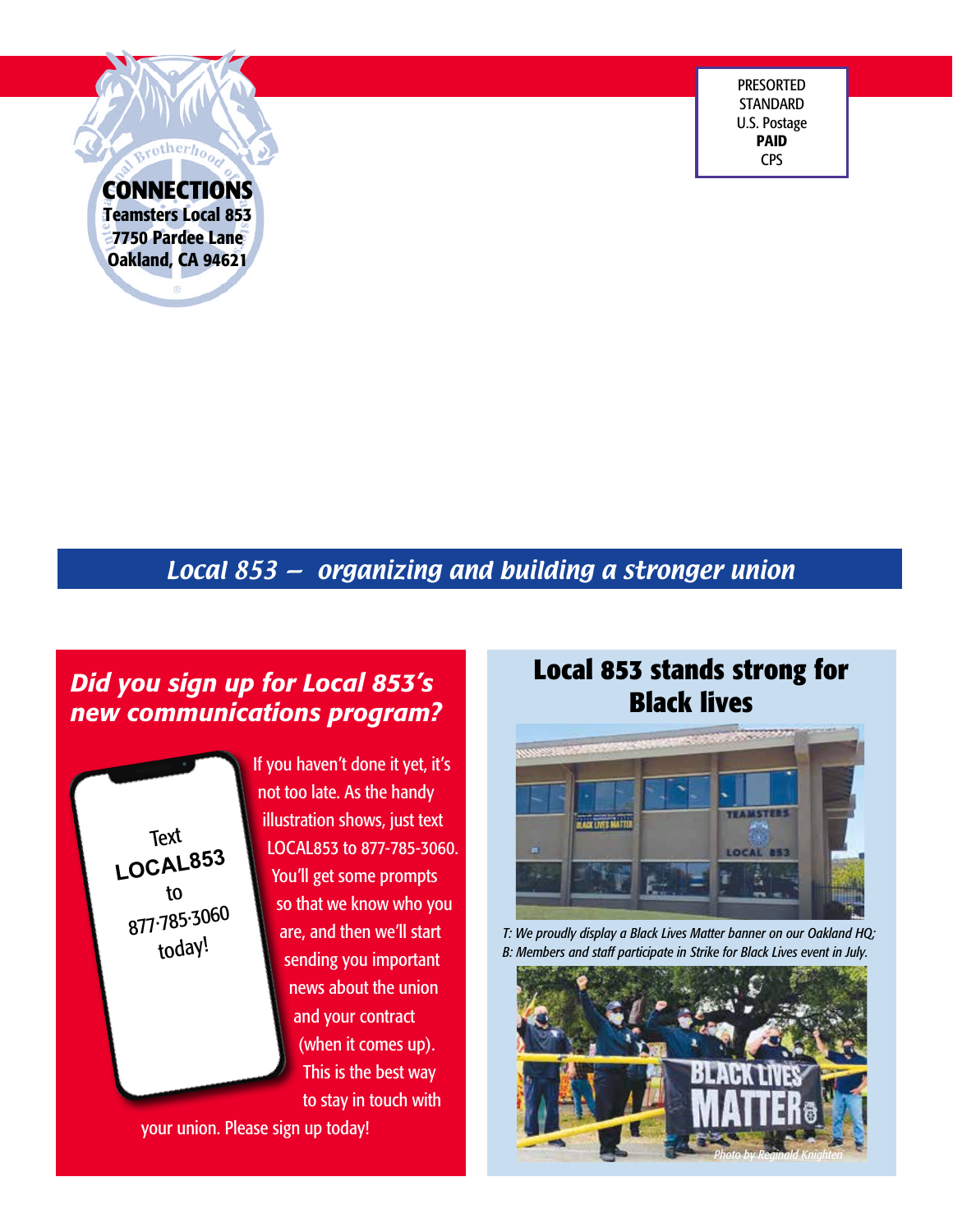

# Teamsters say: Vote **NO on PROP 22**

Uber and Lyft are putting \$200 Million into passing Prop 22—rather than paying their drivers as employees. What does that mean and why is it terrible for Teamsters?

By now, you may have seen one of the TV commercials featuring a food-delivery driver talking about how he values his job and how "the politicians" are trying to take it away.

If you haven't seen it yet, chances are that you will, because Uber,

Lyft, Doordash and other so-called "gig economy" corporations are planning to spend a record-busting \$200 million to spread their misleading message about Proposition 22 on the November ballot.

Prop 22 was put on the ballot by these "gig" companies to exempt themselves from AB5. This law, that unions fought hard to get passed in 2019, seeks to end the misclassification of workers as "independent contractors," and make all companies—including the ride-hailing app companies—pay into unemployment, medicare and social security just like our good union employers do.

The fact is, **Proposition 22 isn't about preserving anyone's job**, like

the commercials say. Instead, it's about undermining basic labor law Californians have put into place over decades to protect workers. We're talking about fundamental protections like unemployment insurance, worker's compensation, meal breaks and safety equipment. These **billion-dollar corporations** desperately want to avoid having to provide real jobs, and they're trying to write a special law just for themselves so they can continue to avoid their responsibility.

If they get away with it, the door will be wide open for companies in virtually every industry to destroy middle-class jobs and replace them with low-wage, dead-end gigs to be filled by people who aren't guaranteed a minimum wage, can receive no overtime no matter how long they work, and have to pay all their Social Security and Medicare taxes out of their own pockets.

The stakes are high, and we can't let them get away with it. That's why Californians must vote No on Proposition 22.

These companies took on the taxi industry and won. Their plan is to turn every job into a "gig economy" job…and continue NOT paying benefits. That's **unfair competition to our good union employers**—and will threaten EVERY job down the line, including our Teamster jobs. Sadly, if this law passes, what's stopping

> our employers from turning our jobs into app jobs so they can stop paying benefits and better compete with the gig companies? Delivery drivers and trash haulers are already seeing the competition with gig workers every job is at risk.

> According to a recent University of California study, had Uber and Lyft faced up to their responsibility, they would have paid \$413 million into the state's Unemployment Insurance fund between 2014 and 2019. But they didn't. When the pandemic came, it was taxpayers who bailed out the drivers.

> On those commercials, you will hear gig drivers say how they value the flexibility of their work hours. This is a talking point the gig corporations

have used repeatedly, asserting that they are acting to protect the interests of their drivers. However, there's **nothing in current law that precludes the companies from paying their workers as employees while keeping their flexible work hours.** It's a sham!

Make no mistake: Uber, Lyft and Doordash wrote Proposition 22 to benefit themselves, not their drivers, and certainly not us.

These companies are breaking the law, and they're trying to buy themselves a new law that applies only to themselves. Come November 3, California voters must send them a strong, clear message: When it comes to shortchanging workers, the gig is up.

#### **Vote NO on 22!** For more info, go to: SickOfGigGreed.com

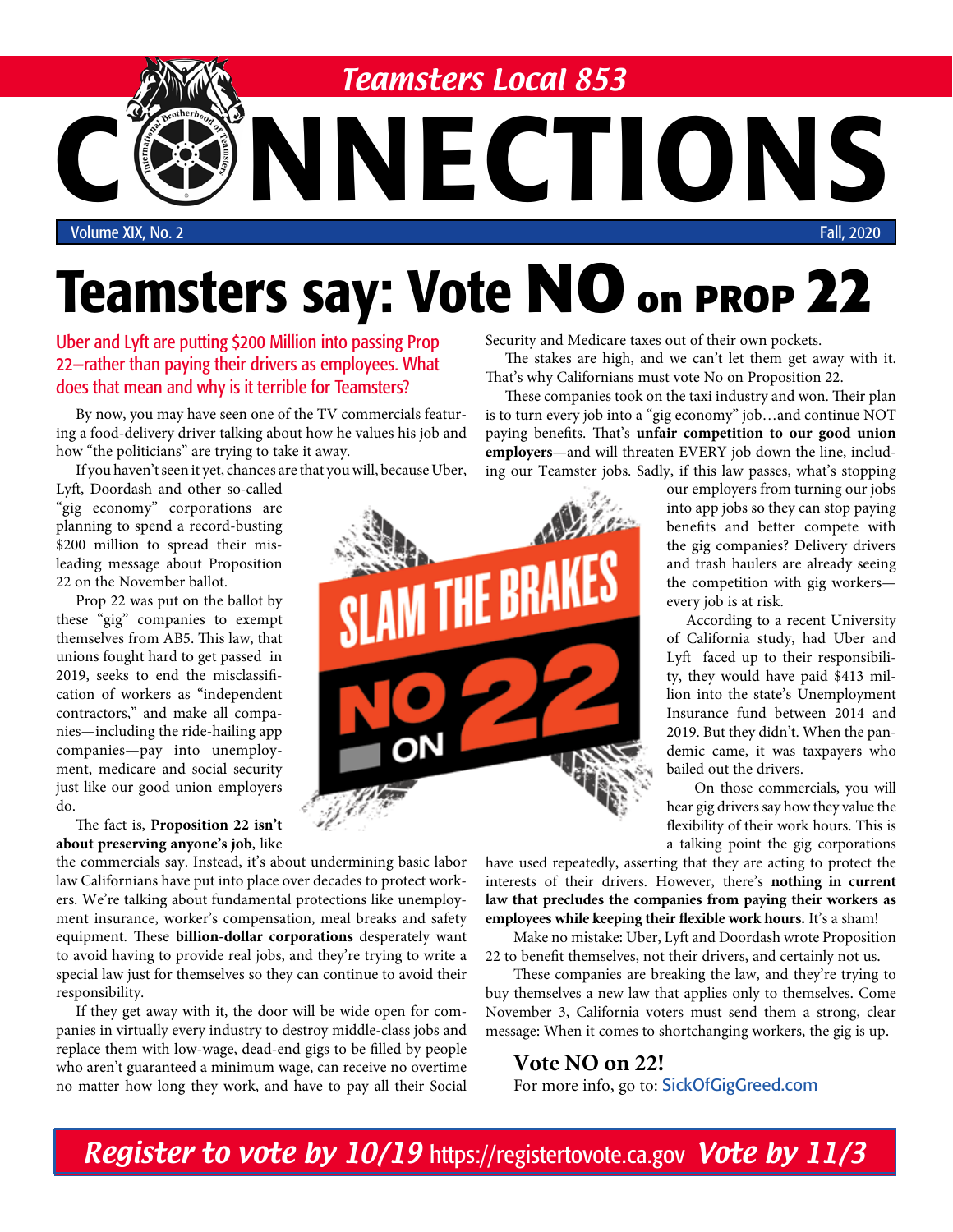# **Vote as if your future depends on it, because it does**

#### **By ROME ALOISE**

You should already have received your 2020 ballot. If you haven't yet voted, please do so as soon as you can. Use the Guide in this newsletter and see our local recommendations at teamstersjc7.org/ endorsements.

This edition of **Connections** is mostly about the election and your union's recommendations for candidates and prop-

ositions. Some of you follow these recommendations without fail, and some, unfortunately, ignore them.

I want you to know how and why your union goes about formulating recommendations and taking positions. We have a team that joins other unions in each county to vet and interview candidates for every office. We question them about their posi-

tions on the issues that impact workers and their unions. Our job is to let you know which politicians, based on their records in current and previously-held offices, reflect their support for the issues that affect YOU AND YOUR FAMILIES.

We need office holders to develop and support laws that protect what we negotiate, and protect you while you are working, including health and safety, workers compensation, lunches and breaks, and more.

You should vote to protect your ability to provide for your family first, last, and always. As a member of Teamsters Local 853, I would hope that you will not, like

many workers, vote for candidates and propositions that you are told are against your best interests.

Let's look at the current administration in Washington, D.C. I've lost count of how many negative changes to the National Labor Relations Act have been implemented. NOT ONE OF THESE CHANGES benefits those of us who work for a living. They all benefit the employers.



Our current President lied to workers about how he was going to help them. He has appointed employer-side lawyers to the Labor Board and they are systematically stripping the protections for workers, one by one. The Supreme Court, which had already undermined long-standing laws that protected the strength of unions, will now get more anti-worker and anti-union with the newest appointments.

These laws directly impact you, as someone who works hard to support a family, and who depends on your union to ensure you are protected and are compensated at a level that is second to none for

what you do. Here in California,

our top priority is to defeat Proposition



22, which is nothing more than very rich companies paying enough money to convince the public to allow them to write their own labor laws. Plain and simple.

> While Uber, Lyft, Doordash, and "gig" companies like them make life convenient for everyone, this convenience should not be on the backs of the drivers and workers. These companies just don't feel like paying their workers minimum wage, workers comp, unemployment insurance, social security, and all of the other social protections that we have. To make matters worse, they want the rest

of us to pay for all of this out of our own pockets and out of the taxes we pay.

They want you to believe that they cannot operate if their employees are actually employees covered by the law. However, this is a big lie! The drivers can have both flexibility and the protections that they deserve under the law. There is no magic to this; it is just that these corporations want to continue to pocket more profits by cheating their workers and the public.

Whatever you do, **VOTE NO ON PROP 22!**

#### Monthly union meetings

Local 853's membership meetings are held the second Thursday of each month at 7:00 p.m. They're currently being held over Zoom. To register, see the link on our website: teamsters853.org

#### WCT Pension Plan Q&A

Due to COVID, the WCT Pension representative is not coming to Local 853's office for consultations. If you have questions about your pension, call 800-845-4162 to arrange to talk with a Trust representative.

## **Announcements**

#### Charge your union dues

What's more convenient than paying your union dues with a credit card? For more information on getting set up, call the Local Union office at 510-895-8853.

#### SIP 401(k) enrollment

Most Local 853 members are eligible for the SIP 401(k) Plan. If you are not yet enrolled, or wish to increase your pre-tax deferred amounts—check with your business agent, your company's HR department, or call 1-800-4-PRETAX [1-800-477-3829].

CONNECTIONS is published by Teamsters Local 853, 7750 Pardee Lane, Oakland, CA, a non-profit organization. Postage paid at Sacramento, CA.

Postmaster: Send address changes to: Teamsters Local 853, 7750 Pardee Lane, Oakland, CA 94621.

Members: Send address changes and comments to the above address or e-mail us at connections@teamsters853.org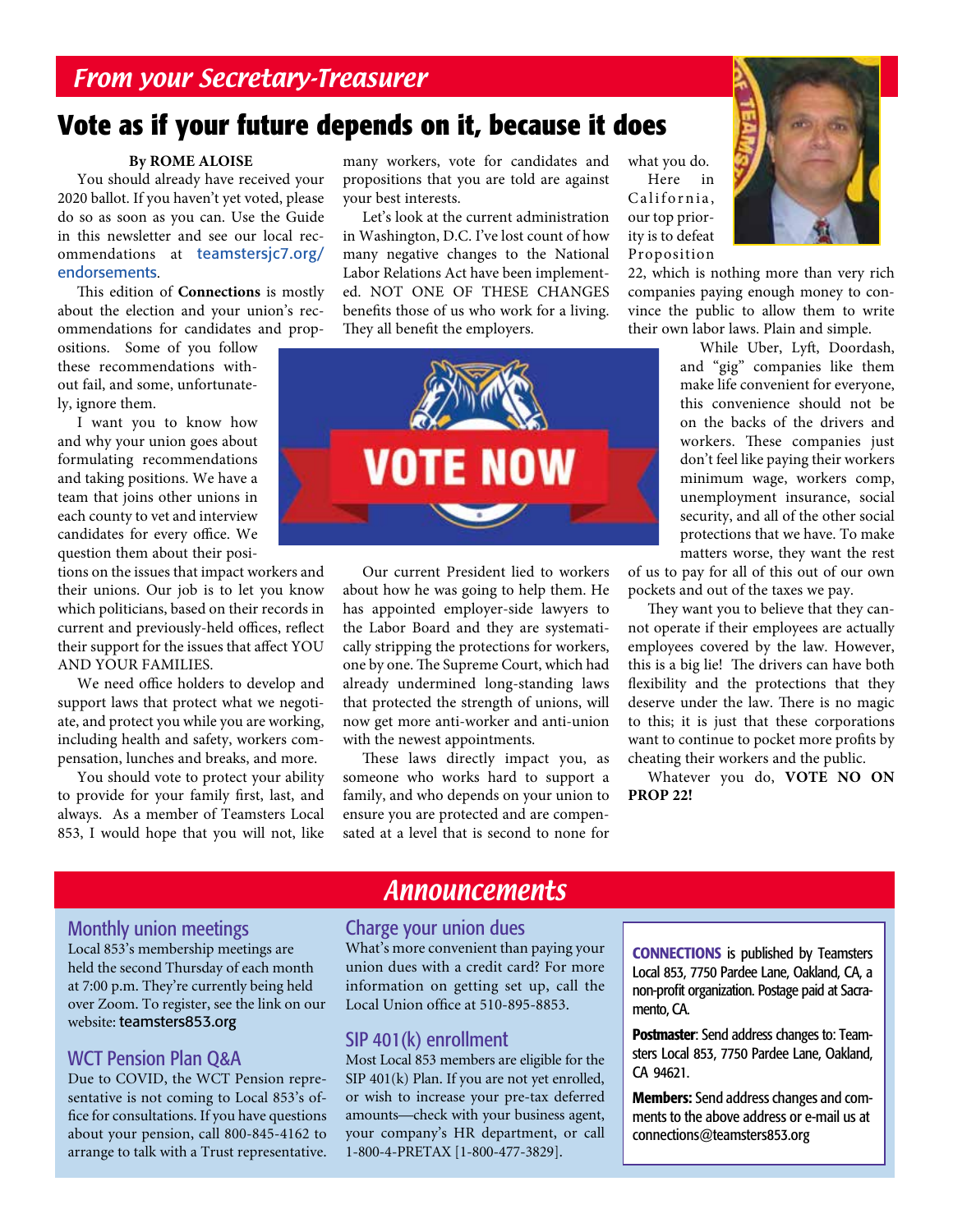# A Few Endorsements

## U.S.

## U.S. CONGRESS

| District 1 Audrey Denney      |
|-------------------------------|
|                               |
| District 3 * John Garamendi   |
|                               |
|                               |
|                               |
| District 7 No Endorsement     |
|                               |
|                               |
| District 11 * Mark Desaulnier |
|                               |
|                               |
|                               |
|                               |
| District 16No Endorsement     |
|                               |
|                               |
|                               |
| District 20* Jimmy Panetta    |
|                               |
|                               |
|                               |

## STATE BALLOT INITIATIVES

Prop 15 ............................................................YES Increases Funding for Public Schools, Community Colleges, and Local Government Services by Changing Tax Assessment of Commercial and Industrial Property.

Prop 16 ............................................................YES Authorizes California Repeal Proposition 209 Affirmative Action.

Prop 22.............................................................NO Changes Employment Classification Rules for App-based Transportation and Delivery Drivers.

## CALIFORNIA SENATE

### CALIFORNIA ASSEMBLY

| * denotes incumbent |
|---------------------|

For Local 853's local endorsements by county, go to: **teamstersjc7.org/endorsements**